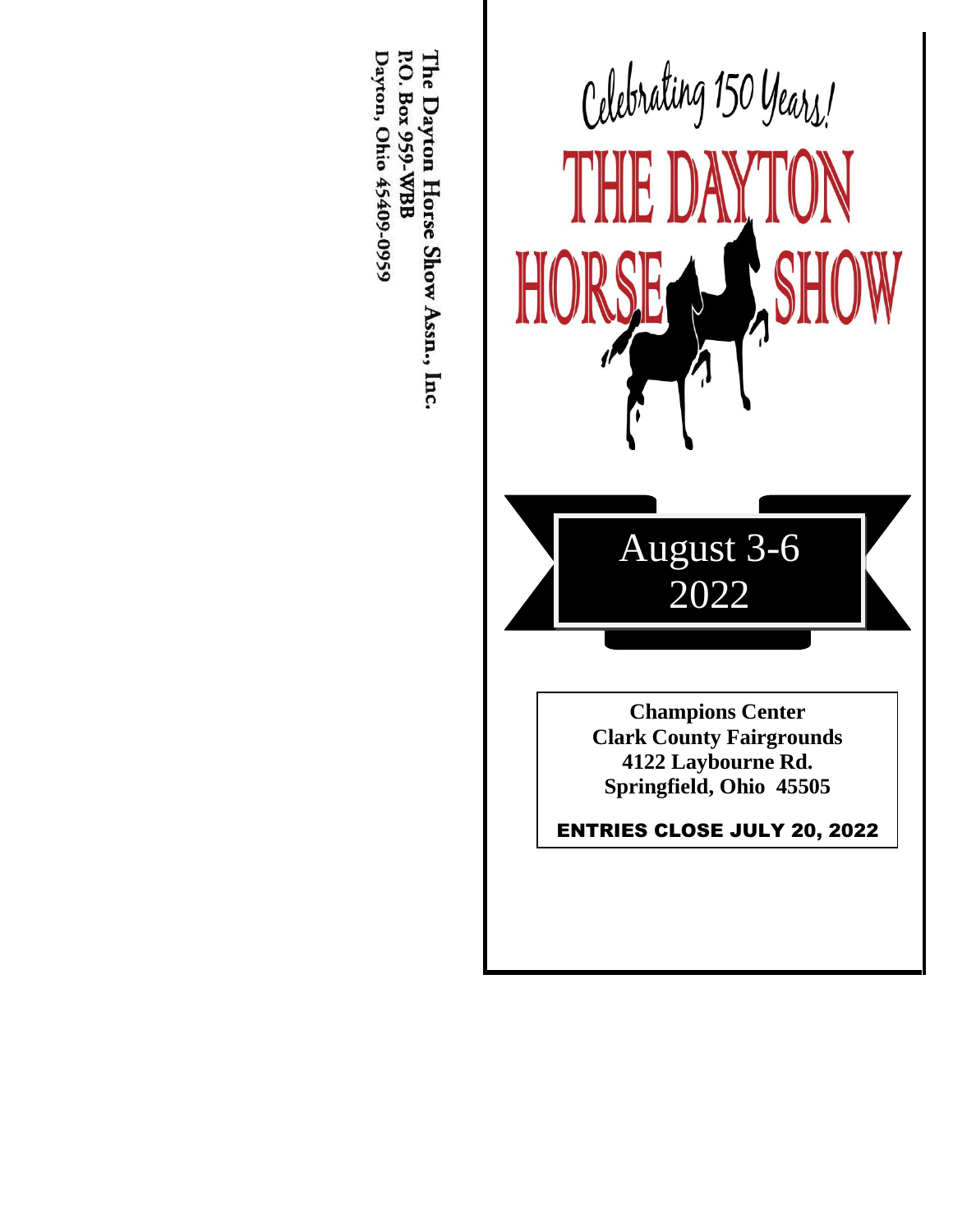

# **Host Hotels Courtyard by Marriott Springfield Downtown**

**100 S. Fountain Ave, Springfield, OH 45502 Phone:(937) 322-3600 or (800) 321-2211 Dayton Horse Show Rate: \$119.00 plus tax Reservation deadline: July 04, 2022**

# **Holiday Inn Express**

**204 Raydo Circle Springfield, OH 45506 Phone:(937) 505-1670 Dayton Horse Show Rate: \$ plus tax Reservation deadline: July 04, 2022**

# **THE DAYTON HORSE SHOW ASSOCIATION, INC.**

P.O. BOX 959-WBB, DAYTON, OH 45409-0959

# **ASSOCIATION OFFICERS**

Evette Moody.…….……. President Wade Flory………………Vice President Rudy Moody……………. Vice President Ed Molen….……...………Treasurer Rebecca Combs…………. Secretary

## **HORSE SHOW OFFICIALS**

Rudy Moody, **Show Manager** Kettering, OH (937)760-2637

Evette Moody, **Show Secretary** Centerville, OH (937)623-7934

#### **JUDGE**

ASB, Open Pleasure, Equitation, Hackney, Parade, Dutch Harness, Roadster, Academy  **John Warner**…………..….Upton, KY

## **RINGMASTER**

**Tim Schubert……………**Vienna, OH

**ANNOUNCER**

**Tuffy Owens**……. Lenhartsville, PA

**ORGANIST**

**Shannon Perkins**,,,,,…..,Frankfort, KY

## **PHOTOGRAPHER**

**Doug Shiflet……………**Asheboro, NC (336)629-6545

# **VIDEOGRAPHER**

CLM Video Productions **Chip Mohler** ... (614)323-1405

**FARRIER Chris Hillsamer**...Tipp City, OH

> **VETERINARIANS TBA at show**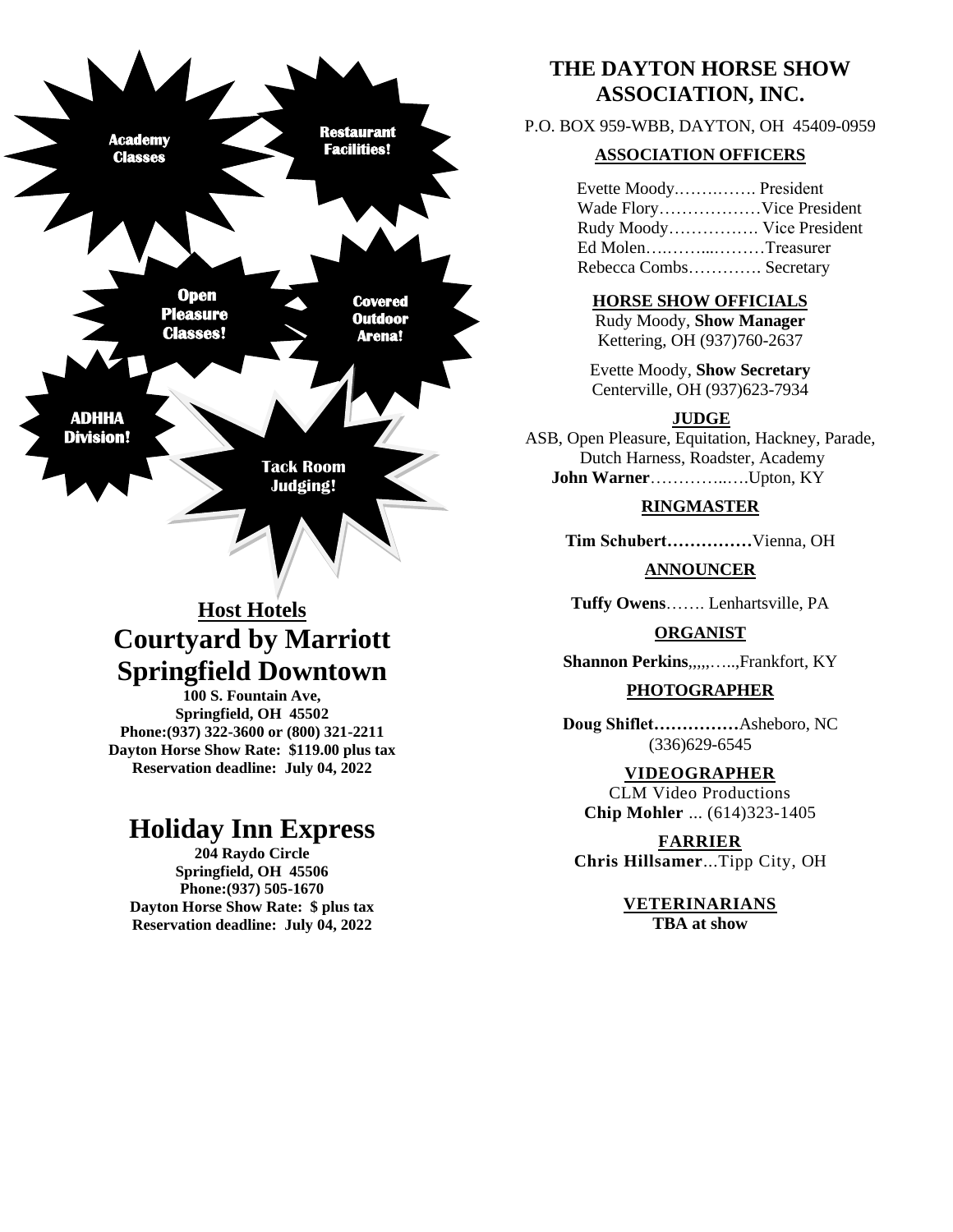# **SHOW OFFICE SCHEDULE**

 Tues. August 2: Noon-5pm Wed. Aug 3-Sat. Aug. 6: 8:30am-6pm

## **HORSES MAY NOT BE ON THE GROUNDS BEFORE TUESDAY AUGUST 2**

# ENTRIES CLOSE: **July 20, 2022** POSTMARKS TO DETERMINE DATE OF ENTRY POST ENTRIES ACCEPTED SEND ENTRIES TO: Entry Secretary P.O. Box 959-WBB Dayton, OH 45409-0959

# **Driving Directions FROM EAST OR WEST I70**

Take **EXIT # 59** (St. Rt. 41)

Turn **LEFT** off ramp (from Eastbound I70) or **RIGHT**  off ramp (from Westbound I70) onto **St. Rt. 41** Turn **LEFT** onto the entrance ramp to Westbound I70 Before entering the Interstate Turn **RIGHT** onto **LAYBOURNE RD.** for ½ mile Turn **RIGHT** into **CLARK COUNTY FAIRGROUNDS CHAMPIONS CENTER** will be slightly to the **LEFT.**

Champions Center Ph#: (937) 324-4353 Rudy Moody's Cell#: 937-760-2637 Evette Moody's Cell#: 937-623-7934

# **TACK ROOM JUDGING**

- Stall area (aisleways) must be clean and free of debris and equipment
- 2. Originality of décor and overall appearance
- Interior Show Tack Room must have a table. On Table, Program Opened with Whip Between the Pages
- Proper Show Tack should be hung accordingly, Bridles, show harness (if applicable) Show Tack should be clean
- 5. Judging will take place at no certain time (judging will be Thursday)
- 6. Winner will be announced during Saturday evening Grand Championships

**WE ENCOURAGE EVERYONE TO PARTICIPATE, THE COMPETITION ISN'T ALWAYS IN THE SHOW RING!!**

# **DAYTON HORSE SHOW SHOW & ENTRY RULES**

- 1. The Dayton Horse Show Association is incorporated in the State of Ohio as a not-forprofit organization. Under Federal tax laws, the DHSA has been approved as a 501c(3) organization and assigned tax exemption number: 31-086-9124.
- 2. Exhibitors are encouraged to thoroughly acquaint themselves with all FEDERAL and OHIO STATE Laws and Regulations governing horse shows.
- 3. The Dayton Horse Show Association, Inc., reserves the right to decline any exhibitor and /or said exhibitor's horse(s) before the show begins and reserves the right to order from the premises during the show any exhibitor and or exhibitor's horses without being liable for damages of any kind. This rule shall be accepted as a condition of entry in this event. All entry fees paid and prize money won shall be forfeited when this rule is carried out.
- 4. EQUINE HEALTH REQUIREMENT COGGINS: Required proof of negative coggins within the past six months for all out of state horses entering the show grounds. Health papers for all out of state horses may be requested.
- 5. HORSE REGISTRATION-All horses must be registered with the Association of their breed, in the name of the current owner, under their registered name. Registration certificates, or Photostat Copies, must be available for examination & verification.
- 6. EVERY CLASS OFFERED WHICH IS COVERED BY THE RULES AND SPECIFICATIONS OF THE CURRENT USEF RULE BOOK WILL BE CONDUCTED AND JUDGED IN ACCORDANCE.
- 7. Full payment of entry and stall fees must be received with a completed DHS entry form. DHS will not accept post dated or open checks. Exhibitors canceling entries after the official closing date will forfeit their fees.
- 8. Post entries will be accepted. A one-time post entry fee of \$10 per horse will be charged for entries not postmarked by July 20, 2022. ALL ENTRIES will close one hour before the SESSION in which the class is to show. The Show Office will close one hour before each session.
- 9. Championship Classes: In order to be eligible for a championship class, an entry must have been entered, shown, and judged in at least one qualifying class.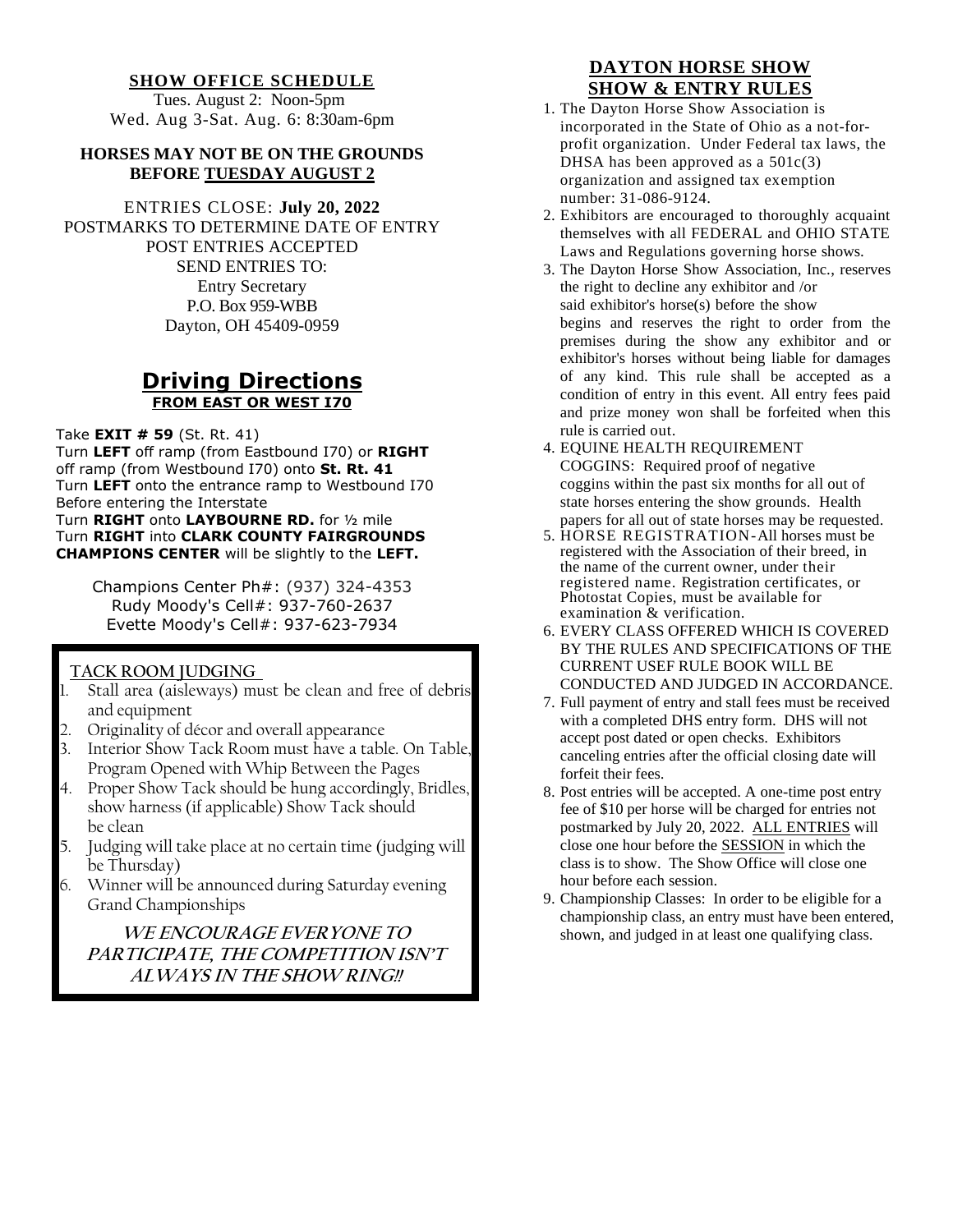10. Entry Fees:

Performance and Equitation classes: \$20.00 Equitation Championships/Stakes: \$30.00 Championships: \$30.00, \$35.00, or \$65.00 Other classes: as listed

11. EXHIBITORS CANCELLING ENTRIES AFTER THE OFFICIAL CLOSING DATE OF JULY 20, 2022 WILL FORFEIT THEIR FEES UNLESS A LICENSED VETERINARIAN PROVIDES DOCUMENTATION THAT THE ANIMAL(S) IS INCAPACITATED.

12. In the event of severe weather or other emergency, all postponed classes will be rescheduled during the show. Entry fees only will be refunded for any classes cancelled.

| <b>TOTAL</b> | <b>ENTRY</b> | 1ST   | 2ND   | 3RD  | 4TH  | 5TH  | 6TH  |  |
|--------------|--------------|-------|-------|------|------|------|------|--|
| \$200        | \$30         | \$60  | \$50  | \$40 | \$25 | \$15 | \$10 |  |
| \$250        | \$35         | \$70  | \$60  | \$50 | \$35 | \$20 | \$15 |  |
| \$500        | \$65         | \$145 | \$120 | \$95 | \$70 | \$45 | \$25 |  |

All prize money will be paid by check. Checks will be attached to each ribbon at the show or forwarded by mail after.

#### **VETERINARY SERVICE**

The Official Veterinarians are listed on page 2 of the prize list. Use the emergency number in the prize list or posted at the office and in the stabling area to contact a veterinarian on call.

#### **PARKING**

DO NOT BLOCK THE ROADWAY! OBSERVE "NO PARKING" SIGNS. Security may ask you to move your vehicle if it is interfering with traffic or safety regulations. Cooperate, they're just doing their job! **Horse trailers not being used for camping must be parked away from the** 

#### **stabling area.**

# **RING DIMENSIONS and FOOTING**

The ring is approximately 270 ft. x 75 ft. It is surrounded by white vinyl board fencing. The footing is a standard dirt/sand mix. There are some grass areas and outdoor rings available for schooling on the grounds.

## **CLASS PROCEDURE**

The Show Announcer will call for the in-gate to be opened. A two minute gate will be observed. The Announcer will call the class to order when all entries are in the ring or when the two minute time limit has expired, whichever comes first. The Show Announcer will keep the official time on the gate. Entries wishing to be excused from the ring must request permission from the Ringmaster or Judge before leaving the ring. Ring attendants shall enter the ring through the gates only. No jumping fences or coaching from the seating areas. Proper ring attire required!

#### **CLASS ADDITIONS, CHANGES, and HOLDS**

Show Management reserves the right to limit the number of entries in a class or to cancel a class with less than three entries. Please plan in advanced based on the time schedule and limit requests for changes and holds. Hold requests must be submitted to the Show Office one hour before the session in which the hold is requested. The Show Manager will approve holds or delays to promote the progress/efficiency of the show. Exhibitors will be notified of such by the Announcer.

#### **STABLING and GROUNDS FEES**

Stalls (No bedding provided) …\$110.00 Ground Fee/Horse/Day (No stall) …. \$35.00 ALL horses must pay either a stall **or** grounds fee.

**STALLS WILL BE RESERVED UPON RECEIPT OF PAID ENTRY.** There are approximately 360 permanent stalls with doors available. Due to the limited number of stalls available, DHS reserves the right to limit the number of tack stalls. Additional temporary stalls may be available at a slight additional cost (due to barn & stall rental fees). Stalls will be available on Tues. August 2 & must be vacant by Noon on Sun. August 7. **No stall or part of any stall may be taken down, removed, unpinned, bent, folded back, or dismantled in any way. Any intentional damaging or defacing of stall(s) with markers, knives, scissors, nails, wires, tape, etc. shall result in a stall damage charge of \$100 per incident**. Sharps containers will be available in the all stabling areas and MUST be used for disposal of medical waste!

#### **FEED and BEDDING**

Bedding is NOT provided by the DHS. **A bedding supplier is located on the show grounds. Outside commercial suppliers may not deliver onto the fairgrounds**. **CAMPERS**

Camper Fee is \$45 per day with or without hookups. There are a limited number of spaces available for parking RVs and trailers. Electric, water, and a dump station are available. Fire

regulations determine where campers may be parked. Emergency vehicles must have unobstructed access to the barn area. **Horse trailers not being used for camping must be parked away from camper hookups or will be charged.**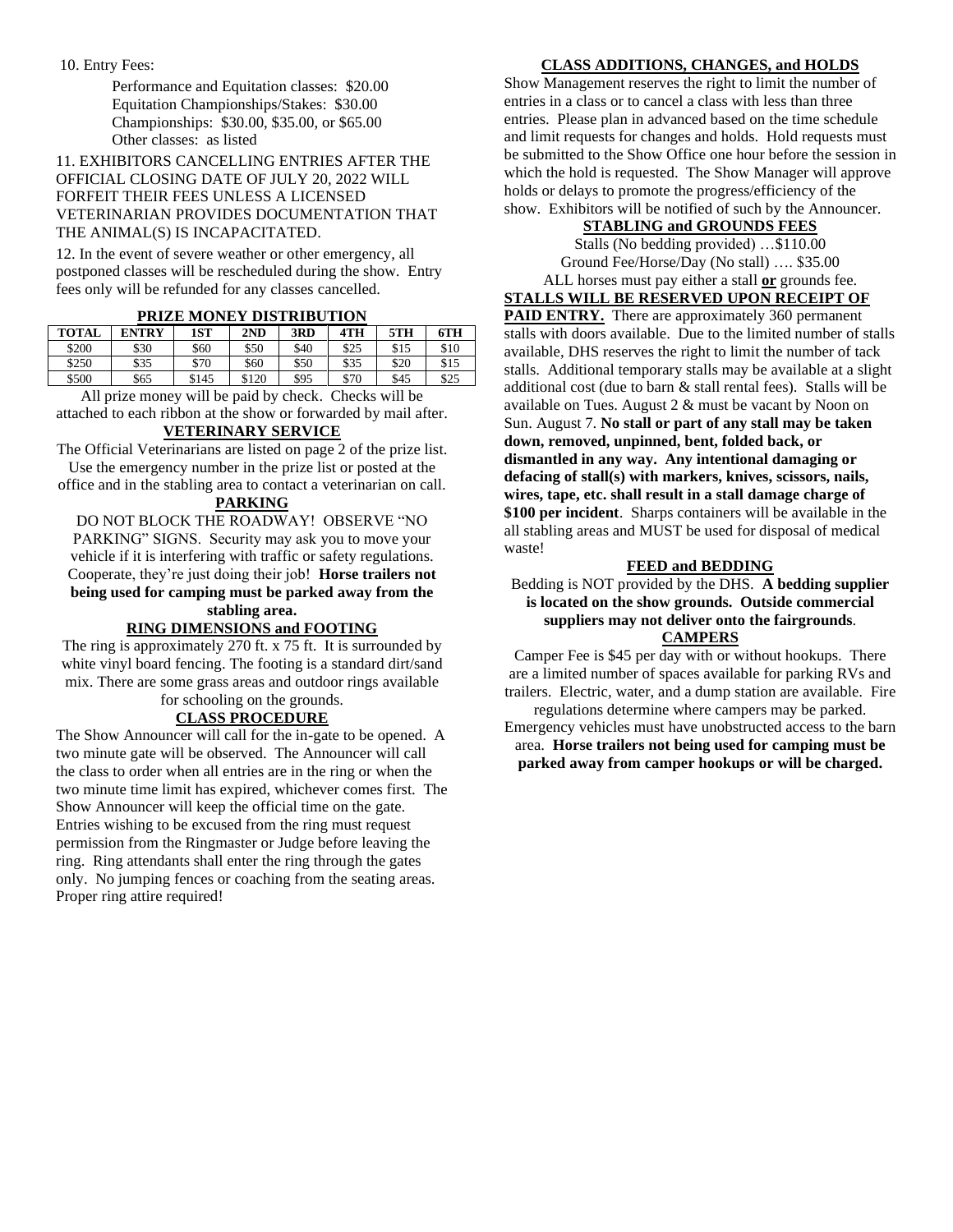#### **GOLF CARTS**

Golf carts are not available for rental from the DHS. Exhibitors may bring their private carts on to the fairgrounds; however, **ONLY LICENSED OPERATORS** may operate the cart. Renters make their own contractual arrangements and assume full liability for rental golf carts. The DHS, its officers and committees, will not assume any intermediary position for the potential renter. Further, DHS assumes no responsibility/ liability for any injury or damage caused by or to any golf cart on the fairgrounds other than those designated for use by DHS officials.

#### **RESPONSIBILITY**

The DHSA, Inc., its Officers and the Horse Show Board of Directors are not responsible or liable for any injury sustained in any way by any exhibitor, spectator, employee, or any other interested party. The DHSA reserves the right to remove from the grounds any stable, exhibitor, horse, attendant, spectator or other person which it deems in the best interest of the show, without being liable for damages of any kind, and this shall be

accepted as a condition of entry. In the event that this situation should occur, all fees paid, and money won shall be forfeited. This disclaimer also applies to damages to and/or

caused by golf carts and all other vehicles or equipment, privately owned or rental, on Fairgrounds property, which is under rental agreement to the DHSA, Inc. DHSA, its Officers, and Horse Show Board of Directors will not be responsible for any articles of any kind that may be lost, destroyed, stolen; although every effort will be made to protect the property of the participants.

#### **TRAFFIC**

There is a **HORSE CROSSING** in the parking/driveway area for exhibitors stabled in the indoor stalls to move to and from the show ring. This **HORSE CROSSING** will be monitored by DHS Security. Traffic in this area will be heavy due to 2 separate horse shows at the Champions Center. During show sessions, **PLEASE DRIVE SLOWLY** in areas where horses and people may be crossing and follow the direction of DHS



orseShowsOnline.com

# **TimeSlice Technologies Corporation**



# **Show Management Software**

#### **Features**

**Secure Credit Card Processing & Card Vaulting Fully PCI Compliant Online Entries - Free for Competitors Online Add/Scratch for Competitors! USEF electronic results submissions and** membership verification! **Publish your shows FREE to HorseShowsOnline.com!** 

#### **New - Favourite Shows!**

Follow your shows on your mobile device using our new "Fave Show" feature! Simply select the horses you wish to follow in the show. Receive email schedules for your horses, receive updates as results are posted! **Available for single or multiple shows!** 

# **View results at HorseShowsOnline.com**

**The Professional's Choice** 

 $\tau$ 

sales@horseshowsonline.com 905-760-9997

Security. **Thank you for your continuing support of the Dayton Horse Show!**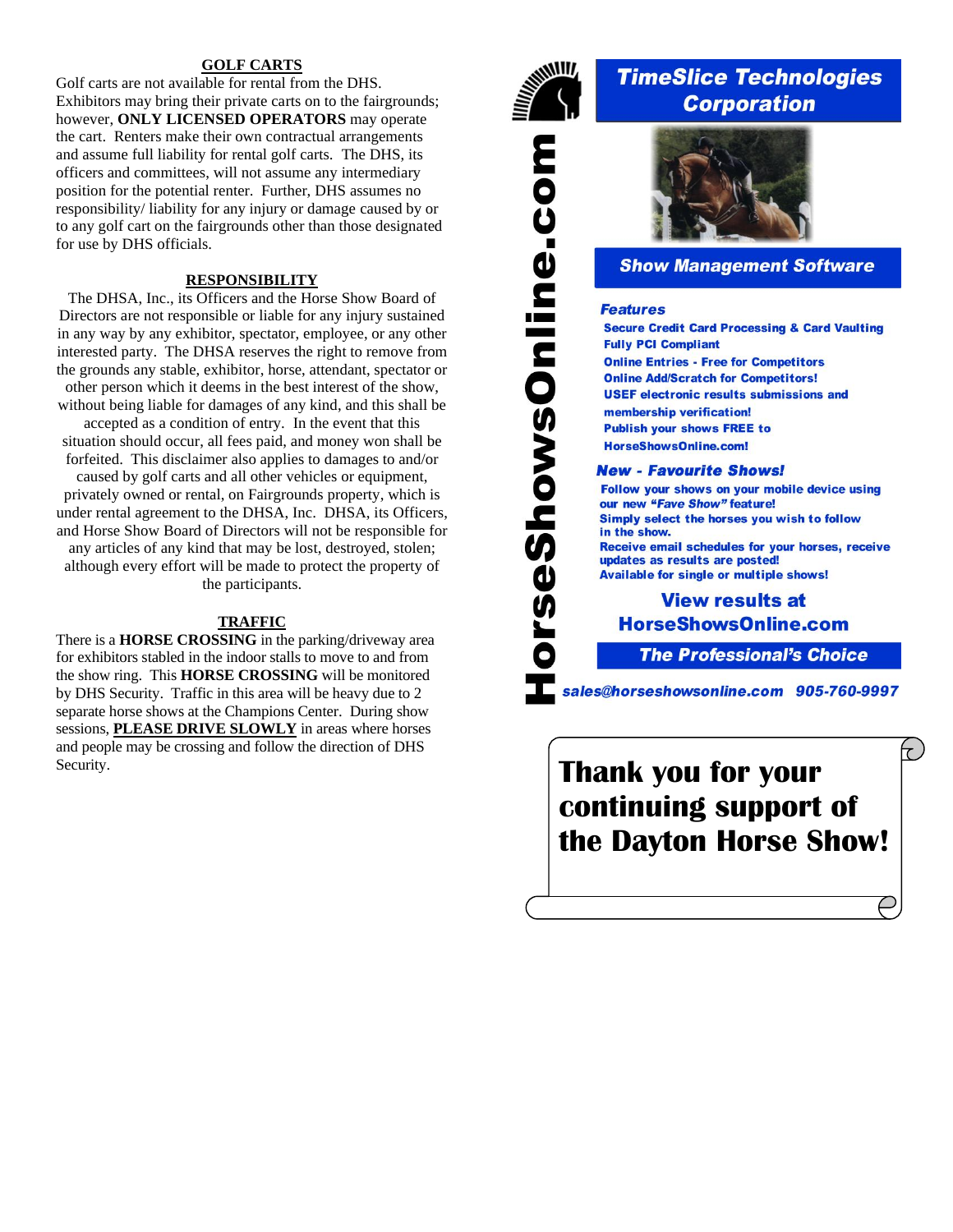#### **THE DAYTON HORSE SHOW PRIZE LIST AMERICAN SADDLEBRED DIVISION FIVE GAITED SECTION**

|              |            | ----------------- |                                 |
|--------------|------------|-------------------|---------------------------------|
| <b>CLASS</b> | <b>FEE</b> | <b>PRIZE</b>      | <b>CLASS DESCRIPTION</b>        |
| 18           | \$20       | <b>Ribbons</b>    | <b>JUNIOR EXHIBITOR</b>         |
| 70           | \$30       | \$200             | <b>JUNIOR EXB. CHAMPIONSHIP</b> |
| 4            | \$20       | <b>Ribbons</b>    | <b>AMATEUR</b>                  |
| 107          | \$35       | \$250             | <b>AMATEUR CHAMPIONSHIP</b>     |
| 30           | \$20       | <b>Ribbons</b>    | <b>NOVICE OR JUNIOR HORSE</b>   |
| 23           | \$20       | <b>Ribbons</b>    | <b>OPEN</b>                     |
| 103          | \$50/50    | \$250Added        | U.P.H.A. 5 GAITED CLASSIC       |
| 151          | \$65       | \$500             | <b>OPEN STAKE</b>               |
|              |            |                   | (No qualifying class required)  |

# **THREE GAITED SECTION**

**FINE HARNESS SECTION**

12 \$20 Ribbons AMATEUR 47  $\vert$  \$20 Ribbons OPEN

\$65 \$500 OPEN STAKE

**PARK/PARK PLEASURE SECTION**<br>CLASS FEE PRIZE CLASS DES

| <b>CLASS</b> | <b>FEE</b> | <b>PRIZE</b>   | <b>CLASS DESCRIPTION</b>        |
|--------------|------------|----------------|---------------------------------|
|              | \$20       | <b>Ribbons</b> | <b>JUNIOR EXHIBITOR</b>         |
| 98           | \$30       | \$200          | <b>JUNIOR EXB. CHAMPIONSHIP</b> |
| 58           | \$20       | <b>Ribbons</b> | <b>AMATEUR</b>                  |
| 146          | \$35       | \$250          | <b>AMATEUR CHAMPIONSHIP</b>     |
| 68           | \$20       | <b>Ribbons</b> | <b>NOVICE OR JUNIOR HORSE</b>   |
| 13           | \$20       | <b>Ribbons</b> | <b>OPEN</b>                     |
| 97           | \$50/50    | \$250Added     | U.P.H.A. 3 GAITED CLASSIC       |
| 137          | \$65       | \$500          | <b>OPEN STAKE</b>               |
|              |            |                | (No qualifying class required)  |

**CLASS FEE PRIZE CLASS DESCRIPTION**

#### **SHOW PLEASURE SECTION**

|                 |              |                            | <u>HE DAT FON HONGE SHOW I NIZE LIST</u>            |                 |                  |                | SHOW TEERSONE SECTION                          |
|-----------------|--------------|----------------------------|-----------------------------------------------------|-----------------|------------------|----------------|------------------------------------------------|
|                 |              |                            | <b>MERICAN SADDLEBRED DIVISION</b>                  | <b>CLASS</b>    | FEE              | <b>PRIZE</b>   | <b>CLASS DESCRIPTION</b>                       |
|                 |              | <b>VE GAITED SECTION</b>   |                                                     | 50              | \$20             | Ribbons        | 3 GAITED, JUNIOR EXB., 13 & UNDER              |
| SS              | <b>FEE</b>   | <b>PRIZE</b>               | <b>CLASS DESCRIPTION</b>                            | 138             | $\overline{$}30$ | \$200          | 3 GTD, JR EXB. 13 & UNDER CHAMPSHP             |
|                 | \$20         | Ribbons                    | <b>JUNIOR EXHIBITOR</b>                             |                 |                  |                |                                                |
|                 | \$30         | \$200                      | JUNIOR EXB. CHAMPIONSHIP                            | 16              | \$20             | Ribbons        | 3 GAITED, JUNIOR EXB., 14-17 YRS.              |
|                 | \$20         | Ribbons                    | <b>AMATEUR</b>                                      | 101             | \$30             | \$200          | 3 GTD, JR EXB., 14-17 YRS CHAMPSHP             |
|                 | \$35         | \$250                      | AMATEUR CHAMPIONSHIP                                | 8               | \$20             | Ribbons        | 3 GAITED, LIMIT HORSE                          |
|                 | \$20         | Ribbons                    | NOVICE OR JUNIOR HORSE                              | 89              | \$30             | \$200          | 3 GAITED LIMIT HORSE CHAMPIONSHIP              |
|                 | \$20         | Ribbons                    | <b>OPEN</b>                                         | 22              | \$20             | Ribbons        | 3 GAITED, ADULT                                |
|                 | \$50/50      | \$250Added                 | U.P.H.A. 5 GAITED CLASSIC                           | 79              | \$20             | Ribbons        | <b>3 GAITED, NOVICE RIDER</b>                  |
|                 | \$65         | \$500                      | <b>OPEN STAKE</b><br>(No qualifying class required) | 144             | \$35             | \$250          | <b>3 GAITED CHAMPIONSHIP</b>                   |
|                 |              |                            |                                                     | $\mathbf{1}$    | \$20             | <b>Ribbons</b> | SHOW PLEASURE DRIVING                          |
|                 |              | <b>HREE GAITED SECTION</b> |                                                     | 104             | \$30             | \$200          | <b>SHOW PLEASURE DRIVING</b>                   |
| <b>ASS</b>      | <b>FEE</b>   | <b>PRIZE</b>               | <b>CLASS DESCRIPTION</b>                            |                 |                  |                | <b>CHAMPIONSHIP</b>                            |
|                 | \$20         | Ribbons                    | <b>JUNIOR EXHIBITOR</b>                             | 54              | \$20             | Ribbons        | 5 GAITED                                       |
|                 | \$30         | \$200                      | JUNIOR EXB. CHAMPIONSHIP                            | 135             | \$30             | \$200          | <b>5 GAITED CHAMPIONSHIP</b>                   |
|                 | \$20         | Ribbons                    | <b>AMATEUR</b>                                      |                 |                  |                | <b>COUNTRY PLEASURE SECTION</b>                |
|                 | \$35<br>\$20 | \$250<br>Ribbons           | AMATEUR CHAMPIONSHIP<br>NOVICE OR JUNIOR HORSE      |                 |                  |                |                                                |
|                 | \$20         | Ribbons                    | <b>OPEN</b>                                         | <b>CLASS</b>    | FEE              | <b>PRIZE</b>   | <b>CLASS DESCRIPTION</b>                       |
|                 | \$50/50      | \$250Added                 | U.P.H.A. 3 GAITED CLASSIC                           | 10              | \$20             | Ribbons        | 3 GAITED, ENG, JR. EXB 13 & UNDER              |
|                 | \$65         | \$500                      | <b>OPEN STAKE</b>                                   | 82              | \$30             | \$200          | 3 GTD, ENG, JR. EXB 13 & UNDR CHAMP            |
|                 |              |                            | (No qualifying class required)                      | 62              | \$20             | Ribbons        | 3 GAITED, ENG, JR. EXB 14-17 YRS               |
|                 |              | <b>NE HARNESS SECTION</b>  |                                                     | 149             | \$30             | \$200          | 3 GTD, ENG, JR. EXB 14-17 YRS CHAMP            |
| ASS             | <b>FEE</b>   | <b>PRIZE</b>               | <b>CLASS DESCRIPTION</b>                            | 6               | \$20             | Ribbons        | 3 GAITED, ENGLISH, LIMIT HORSE                 |
|                 | \$20         | Ribbons                    | <b>AMATEUR</b>                                      | 105             | \$30             | \$200          | 3 GTD, ENG LIMIT HORSE CHAMPSHP                |
|                 | \$20         | Ribbons                    | <b>OPEN</b>                                         | 48              | \$20             | Ribbons        | 3 GAITED, ENGLISH, ADULT                       |
|                 | \$50/50      | \$250Added                 | U.P.H.A. FINE HARNESS CLASSIC                       | 59              | \$20             | Ribbons        | 3 GAITED, NOVICE RIDER                         |
|                 | \$65         | \$500                      | <b>OPEN STAKE</b>                                   | 134             | \$35             | \$250          | 3 GTD, ENGLISH CHAMPIONSHIP                    |
|                 |              |                            | (No qualifying class required)                      | $\overline{57}$ | \$20             | Ribbons        | COUNTRY PLEASURE DRIVING                       |
|                 |              |                            | <b>ARK/PARK PLEASURE SECTION</b>                    | 140             | \$30             | \$200          | COUNTRY PLEAS DRIVING CHAMPSHP                 |
| SS              | <b>FEE</b>   | <b>PRIZE</b>               | <b>CLASS DESCRIPTION</b>                            | 19              | \$20             | Ribbons        | WESTERN COUNTRY PLEASURE                       |
| 61              | \$20         | <b>Ribbons</b>             | 3 GAITED, FULL MANE & TAIL,                         | 36              | \$20             | Ribbons        | SADDLE /BRIDLE WESTERN PLEASURE                |
|                 |              |                            | <b>AMATEUR</b>                                      | 100             | \$35             | \$250          | WESTERN CTRY PLEAS. CHAMP.                     |
| 148             | \$30         | \$200                      | 3 GTD, FMT, AMATEUR CHAMPNSHP                       | 40              | \$20             | Ribbons        | HUNTER COUNTRY PLEAS., JR. EXB                 |
| 20              | \$20         | Ribbons                    | 3 GTD, FULL MANE & TAIL, OPEN                       | 141             | \$30             | \$200          | HUNTER CNTRY PLEAS. JR EXB CHAMP               |
| 24              | \$20         | Ribbons                    | 3 GTD, FMT, NOVICE OR JUNIOR<br><b>HORSE</b>        | $\overline{7}$  | \$20             | Ribbons        | HUNTER COUNTRY PLEASURE, ADULT                 |
| 88              | \$35         | \$250                      | 3 GAITED, FULL MANE & TAIL                          | 51              | \$20             | Ribbons        | SADDLE /BRIDLE HUNT SEAT CLASSIC               |
|                 |              |                            | <b>CHAMPIONSHIP</b>                                 | 94              | \$35             | \$250          | HUNTER CNTRY PLEAS. ADULT CHAMP                |
| $\overline{27}$ | \$20         | Ribbons                    | PARK PLEASURE DRIVING                               | 14              | \$20             | Ribbons        | 5 GAITED COUNTRY PLEASURE                      |
|                 |              |                            |                                                     | 77              | \$30             | \$200          | 5 GTD COUNTRY PLEASURE CHAMPSP                 |
| 91              | \$30         | \$200                      | PARK PLEASURE DRIVING CHPSHP                        |                 |                  |                | <b>EQUITATION DIVISION (Open to any breed)</b> |
| -11             | \$20         | Ribbons                    | 3GTD. PARK PLEASURE, AMATEUR                        | <b>CLASS</b>    | <b>FEE</b>       | <b>PRIZE</b>   | <b>CLASS DESCRIPTION</b>                       |
| 96              | \$30         | \$200                      | <b>3GTD. PARK PLEASURE</b>                          | 45              | \$5              | Ribbons        | LEAD LINE, 6YRS.OLD & UNDER                    |
|                 |              |                            | AMATEUR CHAMPIONSHIP                                | 32              | \$20             | <b>Ribbons</b> | SADDLESEAT. WALK/TROT, 10 & UNDER              |
| 52              | \$20         | <b>Ribbons</b>             | 3 GTD PARK PLEASURE, OPEN                           | 69              | \$30             | Trophy         | SADDLESEAT, WALK/TROT CHAMPSHP                 |
| 92              | \$50/50      | \$250Added                 | U.P.H.A. PARK PLEASURE CLASSIC                      | 38              | \$20             | Ribbons        | SADDLESEAT, 17 & UNDER                         |
| 131             | \$35         | \$250                      | <b>3 GTD PARK PLEASURE CHAMP</b>                    | 130             | \$30             | Trophy         | SADDLESEAT EQUITATION CHAMPSHP                 |
|                 |              |                            |                                                     | 25              | \$20             | Ribbons        | PLEASURE, 17 & UNDER                           |
|                 |              |                            |                                                     | 76              | \$30             | Trophy         | SADDLESEAT PLEASURE                            |
|                 |              |                            |                                                     |                 |                  |                | EQUIT.CHMPSHP                                  |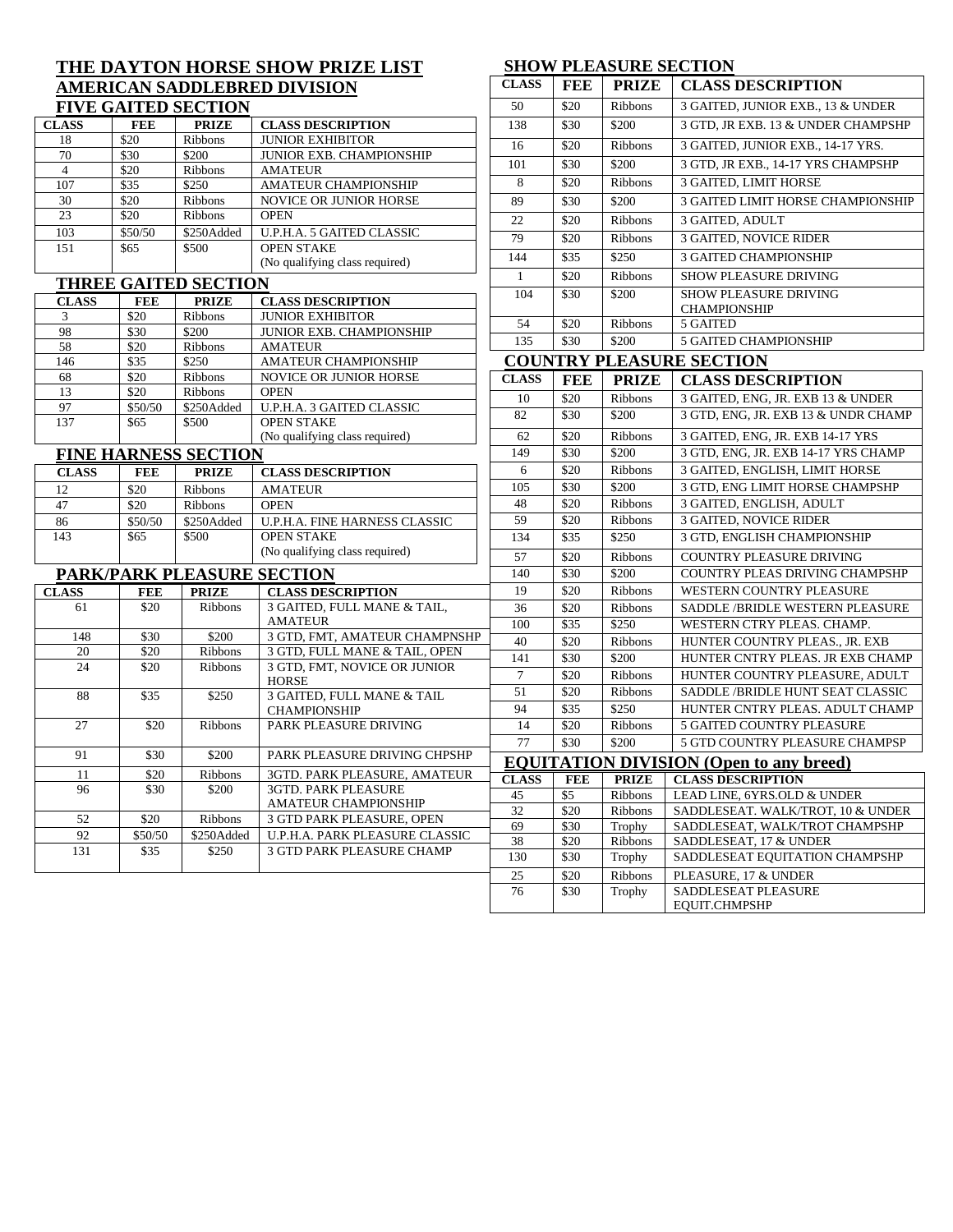#### **ROAD HORSE DIVISION**

#### **OPEN PLEASURE DIVISION (Open to any breed)**

|                 | <b>FEE</b><br><b>PRIZE</b><br><b>CLASS DESCRIPTION</b> |                         | <b>CLASS</b>                                                   | <b>FEE</b>     | <b>PRIZE</b> | <b>CLASS DESCRIPT</b> |                                               |
|-----------------|--------------------------------------------------------|-------------------------|----------------------------------------------------------------|----------------|--------------|-----------------------|-----------------------------------------------|
| <b>CLASS</b>    |                                                        |                         |                                                                | 35             | \$20         | <b>Ribbons</b>        | <b>OPEN ENGLISH PI</b>                        |
| 9               | \$15                                                   | Ribbons                 | ROAD HORSE TO BIKE, OPEN                                       |                |              |                       | & under                                       |
| 106             | \$25                                                   | \$200                   | ROAD HORSE TO BIKE CHAMPSHP                                    | 78             | \$30         | \$200                 | <b>OPEN ENGLISH PI</b>                        |
| 60              | \$15                                                   | <b>Ribbons</b>          | ROAD HORSE UDR SADDLE, OPEN                                    |                |              |                       | under, CHAMPION:                              |
|                 |                                                        | <b>HACKNEY DIVISION</b> |                                                                | 29             | \$20         | <b>Ribbons</b>        | <b>OPEN ENGLISH PI</b>                        |
|                 |                                                        |                         |                                                                |                |              |                       | yrs.<br><b>OPEN ENGLISH PI</b>                |
| <b>CLASS</b>    | <b>FEE</b>                                             | <b>PRIZE</b>            | <b>CLASS DESCRIPTION</b>                                       | 66             | \$30         | \$200                 | <b>CHAMPIONSHIP</b>                           |
| 56              | \$20                                                   | <b>Ribbons</b>          | <b>HACKNEY COUNTRY PLEASUR</b>                                 | 39             | \$20         | <b>Ribbons</b>        | <b>OPEN ENGLISH PI</b>                        |
|                 | \$30                                                   | \$200                   | <b>HACKNEY COUNTRY PLEASUR</b>                                 | 73             | \$30         | \$200                 | <b>OPEN ENGLISH PI</b>                        |
| 133             |                                                        |                         | <b>DRIVING CHAMPIONSHIP</b>                                    |                |              |                       | <b>CHAMPIONSHIP</b>                           |
| $\overline{5}$  | \$20                                                   | <b>Ribbons</b>          | HACKNEY PLEASURE DRIVING                                       | 55             | \$20         | <b>Ribbons</b>        | <b>OPEN ENGLISH PI</b>                        |
| 26              | \$20                                                   | <b>Ribbons</b>          | HACKNEY PLEASURE DRIVING.                                      |                |              |                       | Jr. Exhibitor                                 |
|                 |                                                        |                         | <b>JUNIOR EXHIBITOR (AHHS Medal.)</b>                          | 132            | \$20         | <b>Ribbons</b>        | <b>OPEN ENGLISH PI</b>                        |
| 87              | \$35                                                   | \$250                   | HACKNEY PLEAS. DRIVING CHMPSHP                                 |                |              |                       | Jr. Exhibitor CHAM                            |
| $\overline{33}$ | \$20                                                   | <b>Ribbons</b>          | HACKNEY PARK PLEASURE DRIVING                                  |                |              |                       | (Qualifying class is o                        |
| 67              | \$30                                                   | \$200                   | HACKNEY PARK PLEASURE DR. CHMP                                 | 64             | \$20         | <b>Ribbons</b>        | <b>OPEN ENGLISH PI</b>                        |
| 17              | \$20                                                   | <b>Ribbons</b>          | <b>HACKNEY PONY</b>                                            |                |              |                       | Amateur                                       |
| 102             | \$30                                                   | \$200                   | HACKNEY PONY CHAMPINSHP                                        | 136            | \$35         | \$250                 | <b>OPEN ENGLISH PI</b>                        |
| 71              | \$20                                                   | <b>Ribbons</b>          | <b>HACKNEY HARNESS PONY</b>                                    |                |              |                       | <b>CHAMPIONSHIP</b><br>(Qualifying class is o |
| 142             | \$30                                                   | \$200                   | <b>HACKNEY HARNESS PONY</b>                                    | $\overline{c}$ | \$20         | <b>Ribbons</b>        | <b>OPEN ENGLISH PI</b>                        |
| 63              | \$20                                                   | <b>Ribbons</b>          | <b>ROADSTER PONY TO BIKE</b>                                   | 90             | \$30         | \$200                 | <b>OPEN ENGLISH PI</b>                        |
| 150             | \$30                                                   | \$200                   | ROADSTER PONY CHAMPIONSHIP                                     | 34             | \$20         | <b>Ribbons</b>        | <b>OPEN PLEASURE</b>                          |
| 21              | \$20                                                   | <b>Ribbons</b>          | ROADSTER PONY TO BIKE, AMATEUR                                 | 80             | \$30         | \$200                 | <b>OPEN PLEASURE</b>                          |
|                 |                                                        |                         |                                                                | 31             | \$20         | <b>Ribbons</b>        | <b>OPEN WESTERN P</b>                         |
| 37              | \$20                                                   | <b>Ribbons</b>          | <b>ROADSTER PONY TO BIKE</b><br>JUNIOR EXHIBITOR (AHHS Medal.) | 147            | \$30         | \$200                 | <b>OPEN WESTERN P</b>                         |
|                 |                                                        |                         |                                                                | 28             | \$20         | <b>Ribbons</b>        |                                               |
| 75              | \$20                                                   | <b>Ribbons</b>          | ROADSTER PONY UNDER SADDLE                                     |                |              |                       | <b>QBEN HUNTER PL</b>                         |
|                 |                                                        |                         | <b>JUNIOR EXHIBITOR (AHHS Medal.)</b>                          | 74             | \$30         | \$200                 | <b>OPEN HUNTER PL</b>                         |
| 95              | \$35                                                   | \$250                   | ROAD PONY AMA/JR. EXH CHAMPSHP                                 |                |              |                       | \$10<br>Ribbons                               |
|                 |                                                        |                         | <b>DUTCH HARNESS DIVISION (ADHHA)</b>                          |                |              |                       | <b>PARADE HORSE DIVISION</b>                  |
|                 |                                                        |                         |                                                                |                |              |                       |                                               |

| <b>CLASS</b> | FEE  | <b>PRIZE</b>   | <b>CLASS DESCRIPTION</b>      |
|--------------|------|----------------|-------------------------------|
| 41           | \$20 | <b>Ribbons</b> | ADHHA HARNESS LIMIT/JR. HORSE |
| 93           | \$30 | \$200          | ADHHA HARNESS LIMIT/JR. HORSE |
|              |      |                | <b>STAKE</b>                  |
| 49           | \$20 | Ribbons        | ADHHA HARNESS HORSE, AMATUER  |
| 81           | \$20 | <b>Ribbons</b> | ADHHA HARNESS HORSE, OPEN     |
| 139          | \$35 | \$250          | ADHHA HARNESS HORSE CHPSHP    |
| 53           | \$20 | <b>Ribbons</b> | ADHHA ROADSTER HORSE TO BIKE  |
| 145          | \$30 | \$200          | ADHHA ROADSTER HORSE TO BIKE  |
|              |      |                | <b>CHAMPIONSHIP</b>           |
| 72           | \$30 | \$200          | ADHHA ROADSTER UNDER SADDLE   |
|              |      |                | <b>OPEN STAKE</b>             |
| 15           | \$20 | <b>Ribbons</b> | ADHHA PARK SADDLE             |
| 65           | \$30 | \$200          | ADHHA PARK SADDLE,            |
|              |      |                | JUNIOR/LIMIT HORSE CHALLENGE  |
|              |      |                | <b>CUP STAKE</b>              |
| 99           | \$30 | \$200          | ADHHA PARK SADDLE             |
|              |      |                | <b>CHAMPIONSHP</b>            |

| <b>CLASS</b>   | <b>FEE</b> | <b>PRIZE</b>   | <b>CLASS DESCRIPTION</b>                  |
|----------------|------------|----------------|-------------------------------------------|
| 35             | \$20       | <b>Ribbons</b> | OPEN ENGLISH PLEASURE, Walk/Trot, 12 yrs. |
|                |            |                | $&$ under                                 |
| 78             | \$30       | \$200          | OPEN ENGLISH PLEASURE, W/T, 12 yrs. &     |
|                |            |                | under, CHAMPIONSHIP                       |
| 29             | \$20       | <b>Ribbons</b> | OPEN ENGLISH PLEASURE, Walk/Trot, 13-17   |
|                |            |                | yrs.                                      |
| 66             | \$30       | \$200          | OPEN ENGLISH PLEASURE, W/T, 13 - 17       |
|                |            |                | <b>CHAMPIONSHIP</b>                       |
| 39             | \$20       | <b>Ribbons</b> | OPEN ENGLISH PLEASURE, W/T, ADULT         |
| 73             | \$30       | \$200          | OPEN ENGLISH PLEASURE, W/T, ADULT         |
|                |            |                | <b>CHAMPIONSHIP</b>                       |
| 55             | \$20       | <b>Ribbons</b> | OPEN ENGLISH PLEASURE UNDER SADDLE,       |
|                |            |                | Jr. Exhibitor                             |
| 132            | \$20       | <b>Ribbons</b> | OPEN ENGLISH PLEASURE UNDER SADDLE,       |
|                |            |                | Jr. Exhibitor CHAMPIONSHIP                |
|                |            |                | (Qualifying class is class 55)            |
| 64             | \$20       | <b>Ribbons</b> | OPEN ENGLISH PLEASURE UNDER SADDLE.       |
|                |            |                | Amateur                                   |
| 136            | \$35       | \$250          | OPEN ENGLISH PLEASURE AMATEUR             |
|                |            |                | <b>CHAMPIONSHIP</b>                       |
| $\mathfrak{D}$ |            |                | (Qualifying class is class 64)            |
|                | \$20       | <b>Ribbons</b> | OPEN ENGLISH PLEASURE, SADDLE             |
| 90             | \$30       | \$200          | OPEN ENGLISH PLEASURE CHAMPNSHP           |
| 34             | \$20       | <b>Ribbons</b> | OPEN PLEASURE DRIVING                     |
| 80             | \$30       | \$200          | OPEN PLEASURE DRIVING CHAMPIONSHIP        |
| 31             | \$20       | <b>Ribbons</b> | <b>OPEN WESTERN PLEASURE</b>              |
| 147            | \$30       | \$200          | OPEN WESTERN PLEASURE CHAMPNSHP           |
| 28             | \$20       | <b>Ribbons</b> | QBEN HUNTER PLEASURE                      |
| 74             | \$30       | \$200          | <b>OPEN HUNTER PLEASURE CHAMPIONSHIP</b>  |
|                |            |                | \$10<br>Ribbons                           |

# **PARADE HORSE DIVISION**

| CLASS | FEE  | <b>PRIZE</b>   | <b>CLASS DESCRIPTION</b>  |
|-------|------|----------------|---------------------------|
| 46    | \$20 | <b>Ribbons</b> | PARADE HORSE OPEN         |
| 129   | \$30 | \$200          | PARADE HORSE CHAMPIONSHIP |

## **TBA Classes**

Six TBA classes are being offered in the schedule. The class requested must be within the current divisions of the show. The cost of a TBA class is \$60 Qualifier/\$110 Championship which includes the entry fee. All others entering a TBA class will pay a regular class entry fee

| <b>CLASS</b> | <b>FEE</b> | <b>PRIZE</b>   | <b>CLASS DESCRIPTION</b> |
|--------------|------------|----------------|--------------------------|
| 42           |            | Ribbons        | TBA1                     |
| 43           |            | <b>Ribbons</b> | TBA <sub>2</sub>         |
| 44           |            | <b>Ribbons</b> | TBA3                     |
| 83           |            | <b>Ribbons</b> | TBA4                     |
| 84           |            | Ribbons        | TBA5                     |
| 85           |            | <b>Ribbons</b> | TBA6                     |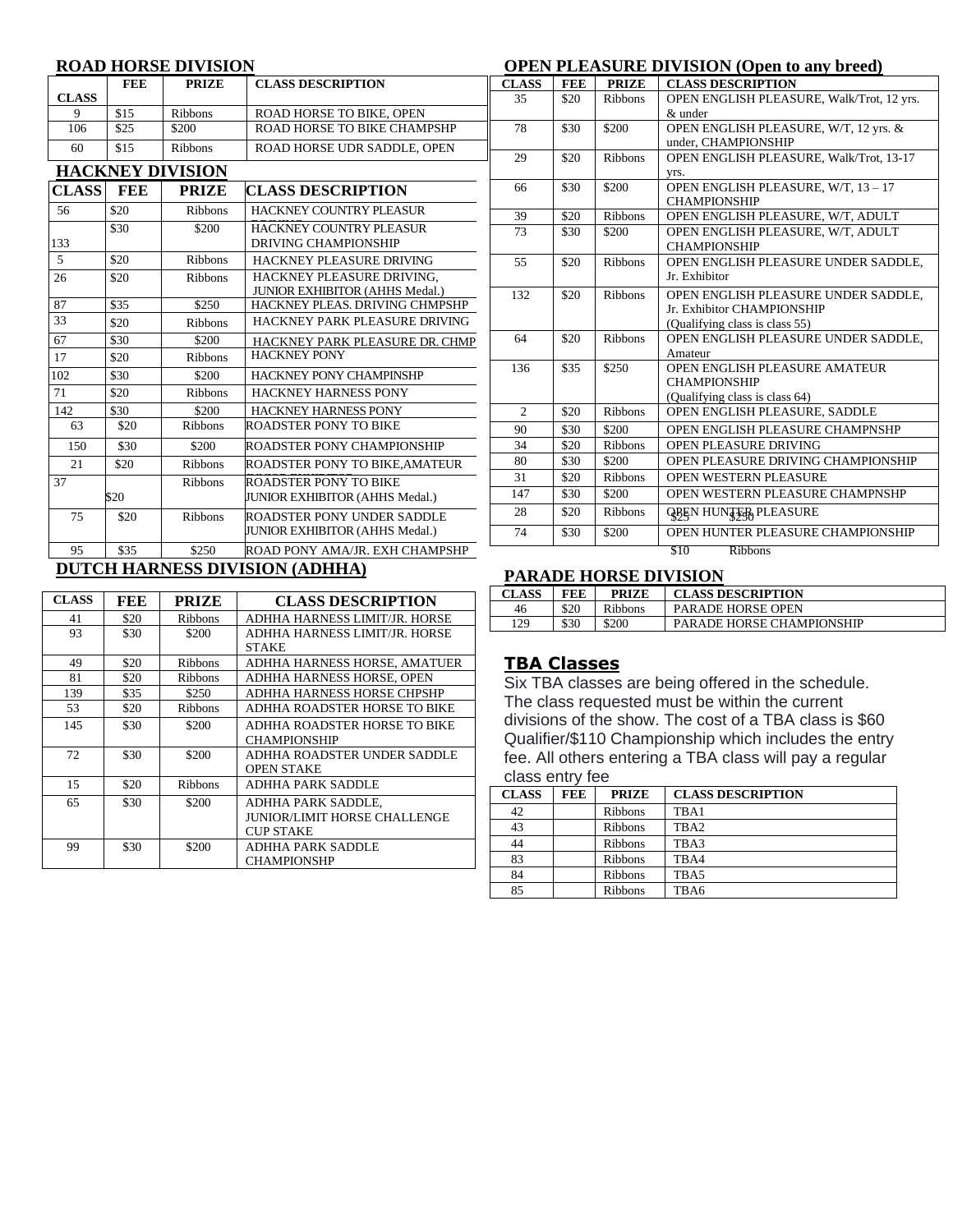| <b>CLASS</b> | <b>FEE</b> | <b>PRIZE</b>   | <b>CLASS DESCRIPTION</b>                                       |
|--------------|------------|----------------|----------------------------------------------------------------|
| 108          | \$20       | <b>Ribbons</b> | <b>ACADEMY</b> Equitation, Saddle seat,<br>WTC, 18 & over      |
| 109          | \$20       | <b>Ribbons</b> | <b>ACADEMY</b> Equitation, Saddle seat,<br>WTC, 14-17 yrs.     |
| 110          | \$20       | <b>Ribbons</b> | <b>ACADEMY</b> Equitation, Saddle seat,<br>WTC, 11-13 yrs.     |
| 111          | \$20       | <b>Ribbons</b> | <b>ACADEMY</b> Equitation, Saddle seat,<br>WTC, 10 yrs.& under |
| 112          | \$20       | <b>Ribbons</b> | <b>ACADEMY Equitation Patterns, WTC</b>                        |
| 113          | \$20       | <b>Ribbons</b> | <b>ACADEMY</b> Pleasure, Saddle seat,<br>WTC, 18 & over        |
| 114          | \$20       | <b>Ribbons</b> | <b>ACADEMY</b> Pleasure, Saddle seat,<br>WTC, 14-17 yrs.       |
| 115          | \$20       | <b>Ribbons</b> | <b>ACADEMY</b> Pleasure, Saddle seat,<br>WTC, 11-13 yrs.       |
| 116          | \$20       | <b>Ribbons</b> | <b>ACADEMY Pleasure, Saddle seat.</b><br>WTC, 10 yrs.& under   |
| 117          | \$20       | <b>Ribbons</b> | <b>ACADEMY</b> Equitation, Saddle seat,<br>W/T, 18 & over      |
| 118          | \$20       | <b>Ribbons</b> | <b>ACADEMY</b> Equitation, Saddle seat,<br>W/T, 14-17 yrs.     |
| 119          | \$20       | <b>Ribbons</b> | <b>ACADEMY</b> Equitation, Saddle seat,<br>W/T, 11-13 yrs.     |
| 120          | \$20       | <b>Ribbons</b> | <b>ACADEMY</b> Equitation, Saddle seat,<br>W/T, 9 & 10 yrs old |
| 121          | \$20       | <b>Ribbons</b> | <b>ACADEMY</b> Equitation, Saddle seat,<br>W/T, 8 & under      |
| 122          | \$20       | <b>Ribbons</b> | <b>ACADEMY Equitation Patterns, W/T</b>                        |
| 123          | \$20       | <b>Ribbons</b> | <b>ACADEMY Pleasure, Saddle seat,</b><br>W/T, 18 & over        |
| 124          | \$20       | <b>Ribbons</b> | <b>ACADEMY</b> Pleasure, Saddle seat,<br>W/T, 14-17 yrs.       |
| 125          | \$20       | Ribbons        | <b>ACADEMY</b> Pleasure, Saddle seat,<br>W/T, 11-13 yrs.       |
| 126          | \$20       | <b>Ribbons</b> | <b>ACADEMY Pleasure, Saddle seat,</b><br>W/T, 9 & 10 yrs old   |
| 127          | \$20       | Ribbons        | <b>ACADEMY Pleasure, Saddle seat,</b><br>W/T, 8 & under        |
| 128          | \$20       | <b>Ribbons</b> | ACADEMY Equitation on the lead, Saddle seat,<br>W/T, 8 & under |

#### **ACADEMY DIVISION (Open to any breed) ACADEMY DIVISION RULES (Open to any breed)**

Academy classes are open to riders who participate in a riding lesson program (with an instructor who teaches more than one student for payment) that have not shown in any division at any show other than 4H, Academy or Academy

Tournament shows. Show Rider classes are for riders that have competed at other shows (other than 4H or Academy) and still participate in a lesson program and show under the direction of an instructor.

Riders must be mounted on school horses. Horses/ponies in Academy classes may be owned or leased by anyone but cannot be "in training" and MUST currently be used in a riding lesson program and may be of any breed. Academy horses or ponies may be shown by non-Academy riders in any other classes at the show. A rider who has shown in ANY walk/trot/canter class may no longer compete in walk/trot classes.

#### **RIDERS**

#### **ALL RIDERS UNDER 18 YEARS OF AGE MUST**

**WEAR A HELMET**. No full riding suits permitted. Shirts and appropriate riding pants, breeches, or jodhpurs with suitable riding boots for the discipline, gloves, ties, & vests are optional. Chaps, sweatshirts, T-shirts, & Barn/Stable logos of any type are prohibited.

#### **HORSES/PONIES**

Saddles & bridles must be appropriate for the discipline. Work bridles & martingales are permitted. Double bridles classes are optional. No braids, braiding or any other artificial devices are allowed. Hooves may be blacked or polished. Pads on shoes are optional. Gingering is prohibited. Stallions are prohibited. Barn/Stable logos of any type on tack is prohibited.

#### **JUDGING**

Academy classes are to be judged in accordance to USEF guidelines for that division. In Equitation classes, ONLY the rider will be judged. W/T/C and W/T classes are to be judged both directions of the ring at the appropriate gaits. No additional tests will be permitted. Pattern classes will be judged as an equitation class with no rail work. In Pleasure classes emphasis will be on the rider's showmanship, ring awareness and horsemanship abilities. Leads & diagonals will count. The horse or pony will not be judged. Equitation classes will be based on basic equitation skills including correct diagonals, canter leads, balanced form, and effective control of the mount. Classes will be judged on rail work and in the lineup

**\* UNRULY HORSES WILL BE EXCUSED.**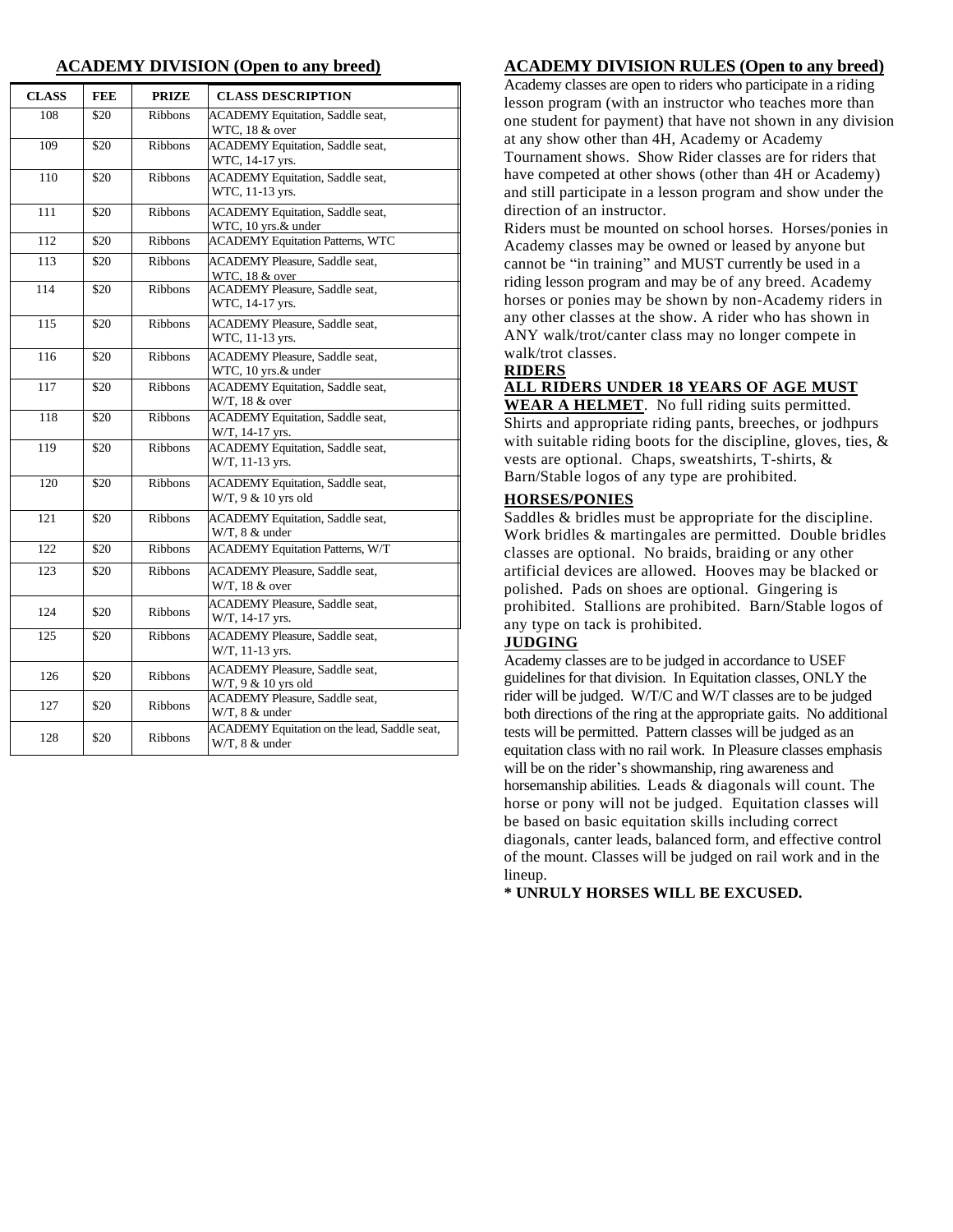#### **WEDNESDAY EVENING: 7:00PM**

- 1. ASB Show Pleasure Driving
- 2. Open English Pleasure under Saddle
- 3. ASB 3 Gaited, Jr. Exhibitor
- 4. ASB 5 Gaited, Amateur
- 5. Hackney Pony Pleasure Driving
- 6. ASB 3 Gtd Country Pleas, Limit Horse
- 7. ASB Hunter Country Pleasure, Adult
- 8. ASB 3 Gtd Show Pleasure, Limit Horse
- 9. Open Roadster to Bike
- 10. ASB 3 Gtd Cntry Pleas Jr. Ex, 13 & udr

# 11. ASB 3 Gtd Park Pleasure, Amateur

# \*\*\* **HALL OF FAME (12 MINUTES)\*\*\***

- 12. ASB Fine Harness, Amateur
- 13. ASB 3 Gaited, Open
- 14. ASB 5 Gtd Country Pleasure
- 15. ADHHA Park Saddle
- 16. ASB 3G Show Pleas, Jr. Ex, 14-17 yrs
- 17. Hackney Pony, Open
- 18. ASB 5 Gaited, Jr. Exhibitor
- 19. ASB Western Country Pleasure
- 20. ASB 3 Gaited Park, FMT, Open
- 21. Hackney Roadster Pony to Bike, Amateur
- 22. ASB 3 Gaited Show Pleasure, Adult
- 23. ASB 5 Gaited, Open

# **THURSDAY MORNING: 10:00AM**

- 24. ASB 3G Park, Novice or Junior Horse
- 25. Saddleseat Pleasure Equitation,17& und
- 26. Hackney Pleas Driving, Jr. Ex (AHHS)
- 27. ASB Park Pleasure Driving
- 28. Open Hunter Pleasure
- 29. Open Eng Pleasure,Wlk/Trt, 13-17 yrs
- 30. ASB 5 Gaited, Novice & Junior Horse
- 31. Open Western Pleasure
- 32. Saddleseat Wlk/Trt Equit,10 & under
- 33. Hackney Park Pleasure Driving
- 34. Open Pleasure Driving
- 35. Open Eng Pleas, Walk/Trot, 12 & under
- 36. Saddle & Bridle Western Pleasure
- 37. Hackny Roadstr Pony, Jr. Ex (AHHS)
- 38. Saddleseat Equitation, 17 & under
- 39. Open Eng Pleas, Walk/Trot, Adult
- 40. ASB Hunter Country Pleasure, Jr. Exb.
- 41. ADHHA Harness, Junior/Limit Horse
- 42. TBA1:
- 43. TBA2:
- 44. TBA3:

## **THURSDAY EVENING: 7:00 PM**

- 45. Lead Line, 6 yrs. & under
- 46. Parade Horse, Open
- 47. ASB Fine Harness, Open
- 48. ASB 3 Gaited Country Pleasure, Adult
- 49. ADHHA Harness Horse, Amateur
- 50. ASB Show Pleasure, 13 & under
- 51. Saddle & Bridle Hunt Seat Classic
- 52. ASB 3 Gaited Park Pleasure, Open
- 53. ADHHA Roadster to Bike, Open
- 54. ASB 5 Gaited Show Pleasure
- 55. Open English Pleasure/Saddle, Jr. Exh

## **THURSDAY EVENING: Continued**

- 56. Hackney Pony Country Pleas Driving
- 57. ASB Country Pleasure Driving
- 58. ASB 3 Gaited, Amateur
- 59. ASB Country Pleasure, Novice Rider
- 60. Open Roadster Under Saddle
- 61. ASB 3 Gaited Park, FMT, Amateur
- 62. ASB Cntry Pleas, Jr. Exb., 14-17 yrs
- 63. Hackney Roadster Pony, Open
- 64. English Pleasure under Saddle, Amateur
- 65. ADHHA Park Saddle, Junior/Limit Horse Challenge Cup Stake

## **FRIDAY MORNING: 10:00AM**

- 66. Open Eng Pleas, W/T, 13-17 yrs. Chshp
- 67. Hackney Park Pleasure Driving
- 68. ASB 3 Gaited, Novice or Junior Horse
- 69. Saddle Seat Equit W/T Championship
- 70. ASB 5 Gaited, Jr. Exh. Championship
- 71. Hackney Harness Pony, Open
- 72. ADHHA Roadster Saddle Open Stake
- 73. Open Eng Pleas, W/T, Adult Chmpshp
- 74. Open Hunter Pleasure Championship
- 75. Hackny Road Pony und Saddle(AHHS)
- 76. Saddle Seat Pleas Equit Championship
- 77. ASB 5 Gtd Country Pleasure Champ
- 78. Open Eng Pleas, W/T 12 & und Chshp
- 79. ASB Show Pleasure, Novice Rider
- 80. Open Pleasure Driving Championship
- 81. ADHHA Harness Horse Open
- 82. ASB Cntry Pleas Jr. Ex 13 & und Chmp
- 83. TBA4:
- 84. TBA5:
- 85. TBA6: